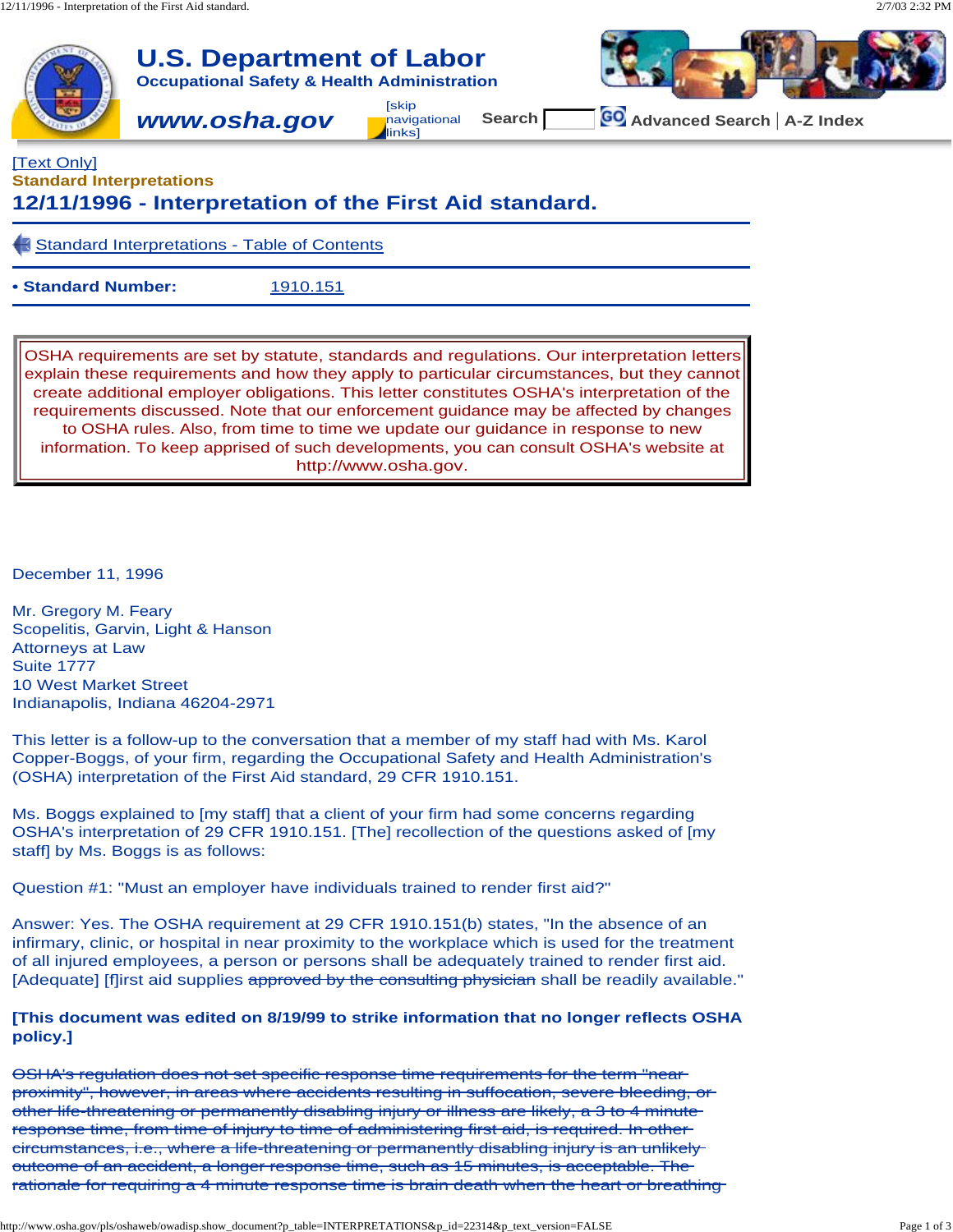#### has stopped for that period of time.

#### **[This letter was edited on 6/12/02 to strike information that no longer reflects current OSHA policy. Please see the 4/18/02 letter to Mr. Mateus for the current policy.]**

Question #2: "If an emergency situation were to occur where first aid was necessary and a trained employee were to panic, forgetting all of their training, and no first aid or improper first aid was administered could the employer be cited?"

Answer: If a **trained** employee were to panic in an emergency situation and not administer first aid or administer improper first aid, OSHA would not cite the employer. The employer would have met his obligation under the standard by having individuals trained to render first aid. The standard only requires employees to be trained in first aid, but does not address the actual performance of first aid in an emergency situation. Please note, however, that OSHA would conduct an investigation, if deemed necessary, to ensure that proper training certification, e.g., First Aid and CPR certificates were in order.

Question #3: "Would an employer be in violation of OSHA's First Aid standard if the employer were to issue a policy which recommends that employees call "911" in emergency situations?"

Answer: The purpose of first aid is to give injured employees some level of medical attention as quickly as possible to bridge the gap between the accident and full medical treatment. Therefore, the rendering of first aid should be encouraged by trained employees in addition to calling "911." Thus, an employer would not be in violation of OSHA's First Aid standard by issuing such a policy statement as long as the policy does not discourage the rendering of first aid by trained employees.

I hope this letter is responsive to your concerns. If we can be of further assistance please contact [the Office of General Industry Compliance Assistance at (202) 693-1850].

Sincerely,

Raymond E. Donnelly, Director Office of General Industry Compliance Assistance

November 19, 1996

Ms. Renee Carter Directorate of Compliance Occupational Safety and Health Administration 200 Constitution Ave. NW Washington, D.C. 20210

Re: First Aid Training Statute 29 C.F.R. 1910.151

Dear Ms. Carter:

Recently, Karla Cooper-Boggs of my office discussed with you the Occupational Safety and Health Administration's ("OSHA") interpretation of the first aid training statute, 29 C.F.R. 1910.151. Outlined below is our understanding of that conversation.

You indicated that an employer must ensure that a number of its employees are trained in accordance with 29 C.F.R. 1910.151, but that the employer is not required to ensure that the trained employee actually performs first aid. You stated that OSHA would not issue citations to the employer if its trained employee(s) rendered first aid improperly, or not at all.

It is also our understanding that an employer will not violate OSHA regulations by issuing a policy which recommends that employees call "911" in emergency situations, and that trained employees should attempt to administer first aid at their discretion so long as such a policy does not discourage the rendering of first aid by a trained employee.